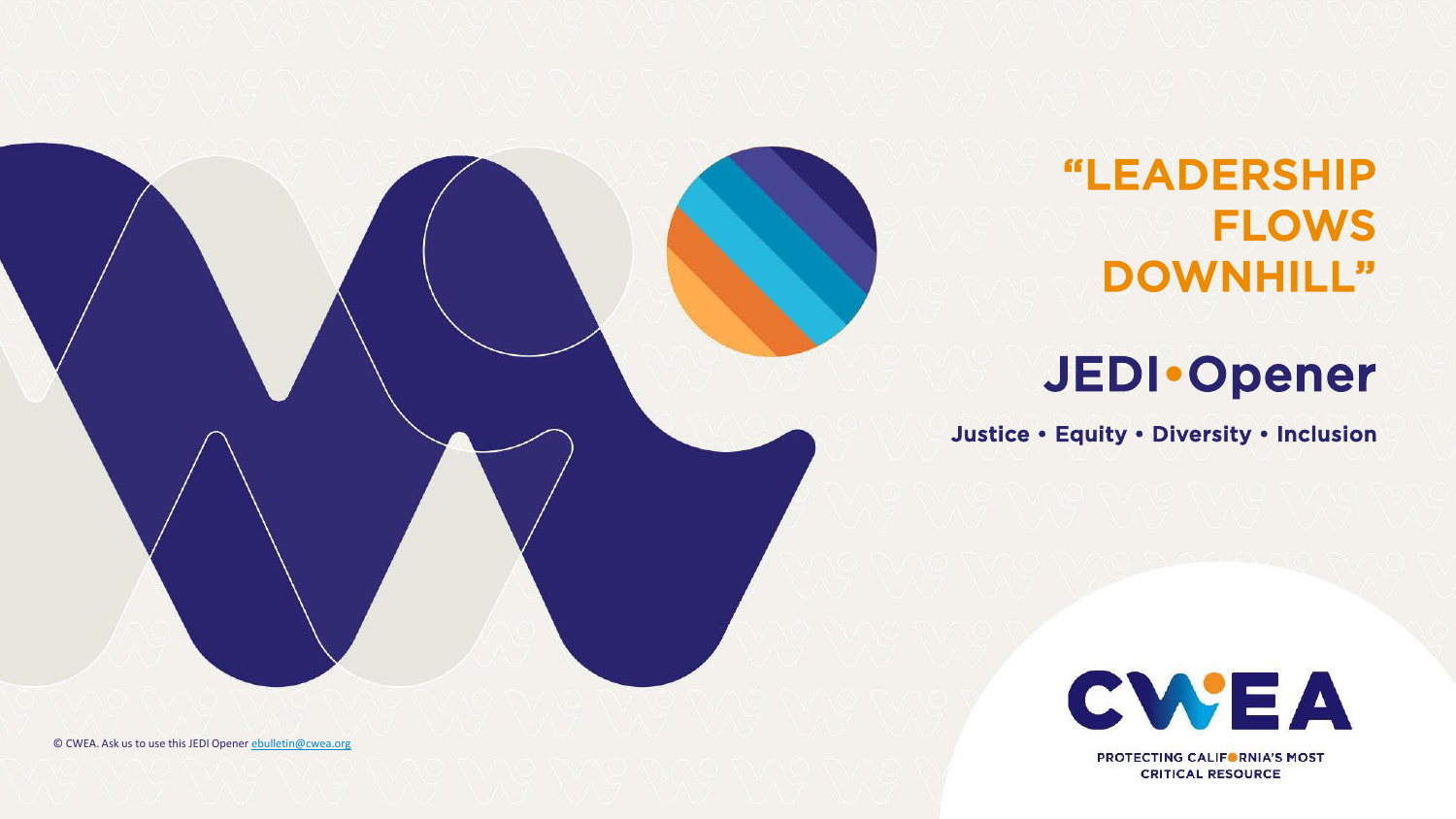### Member **Story**

**CWEA** 

When I was eight years old, I immigrated to the United States from South Korea, where we lived under the threat of an invasion from North Korea. Although women have more freedoms and rights in the U.S., I can remember my mother telling me that I had to go to school, study hard, and take care of myself as a woman.

After college, I joined the police force because I enjoyed working with people. However, what I saw was a lot of racism and sexism in the department. I also recognized how detrimental a lack of leadership on these issues can be. That's when I vowed when I advance into leadership, I was going to do things differently.

After leaving policing, I started a new career in water transitioning to another male dominated field. Despite the obstacles, my dedication to hard work helped me rise through the ranks at a rapid pace.

My goal was to become a general manager. I wanted to be in charge, not because of ego, but because I knew I could create a safe and nurturing environment for women and people of color. I wanted to create a space that I'd want to work in.

**Joone Kim-Lopez**, General Manager, Moulton Niguel Water District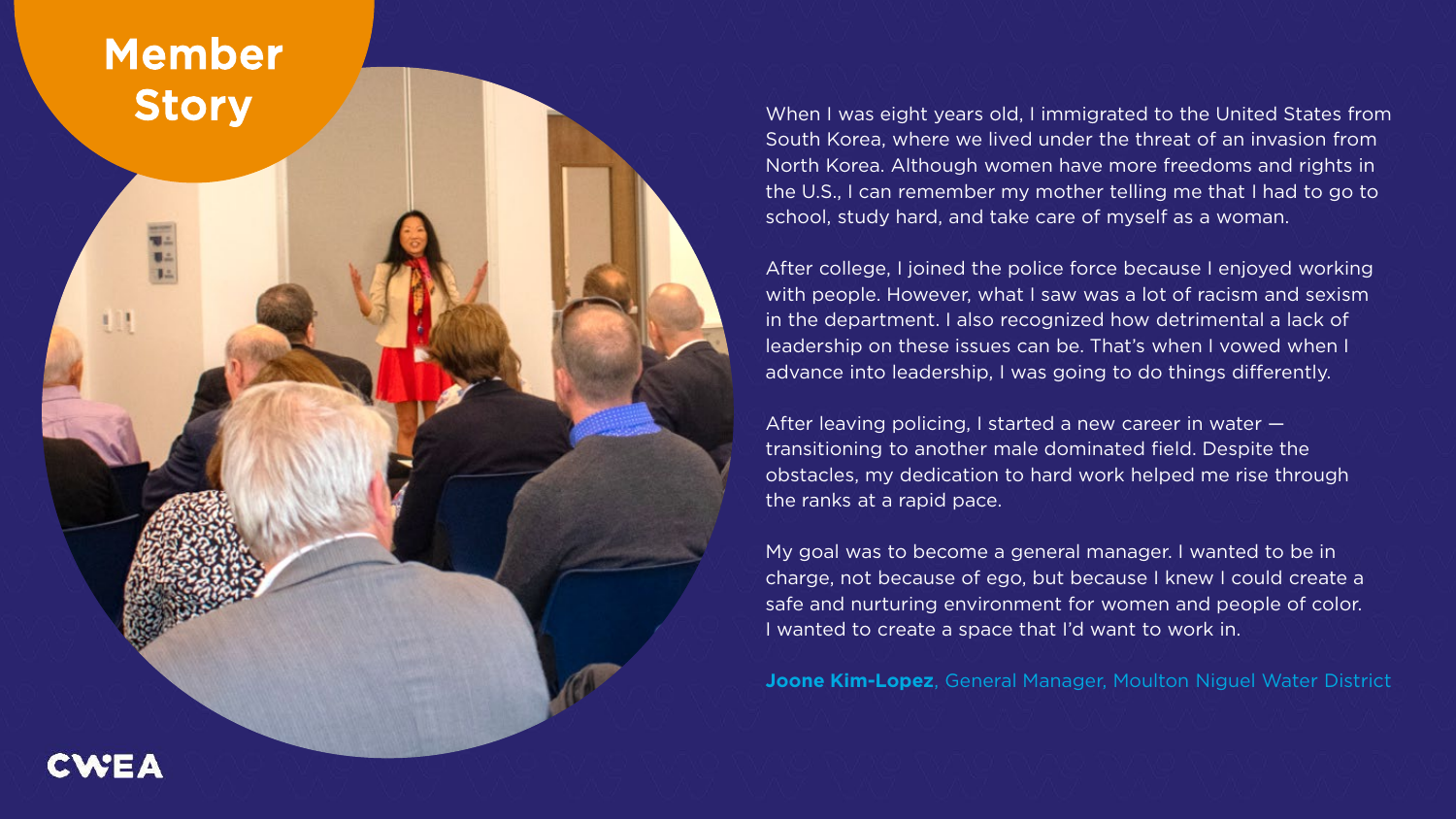#### "Water Needs More DEI Accountability"

There are more than 7,000 water systems in California, and it makes me sad to be one of the few women of color leading a utility. Thankfully, there are more women in the industry than ever before. We still have a long way to go to experience true DEI in the workplace – especially at the top.

What we need is an accurate count of people of color in leadership positions. Then, we must work hard to increase that number. I believe the only way to make DEI a true force in our industry is to harness the support of leaders. There must be incentives that get people to do the right thing around DEI. We need accountability.

I have a lot of faith in our industry. That's because I know when you are a good person and try to help others, you create a force that is greater than all of the "-isms" combined.

# TAKEAWAYS:

- What can you do to help women of color feel seen, heard, and accepted within your workplace?
- If you don't feel a sense of inclusion within your workplace, have you communicated your thoughts to leadership?
- What value does diversity in leadership bring to a workplace?